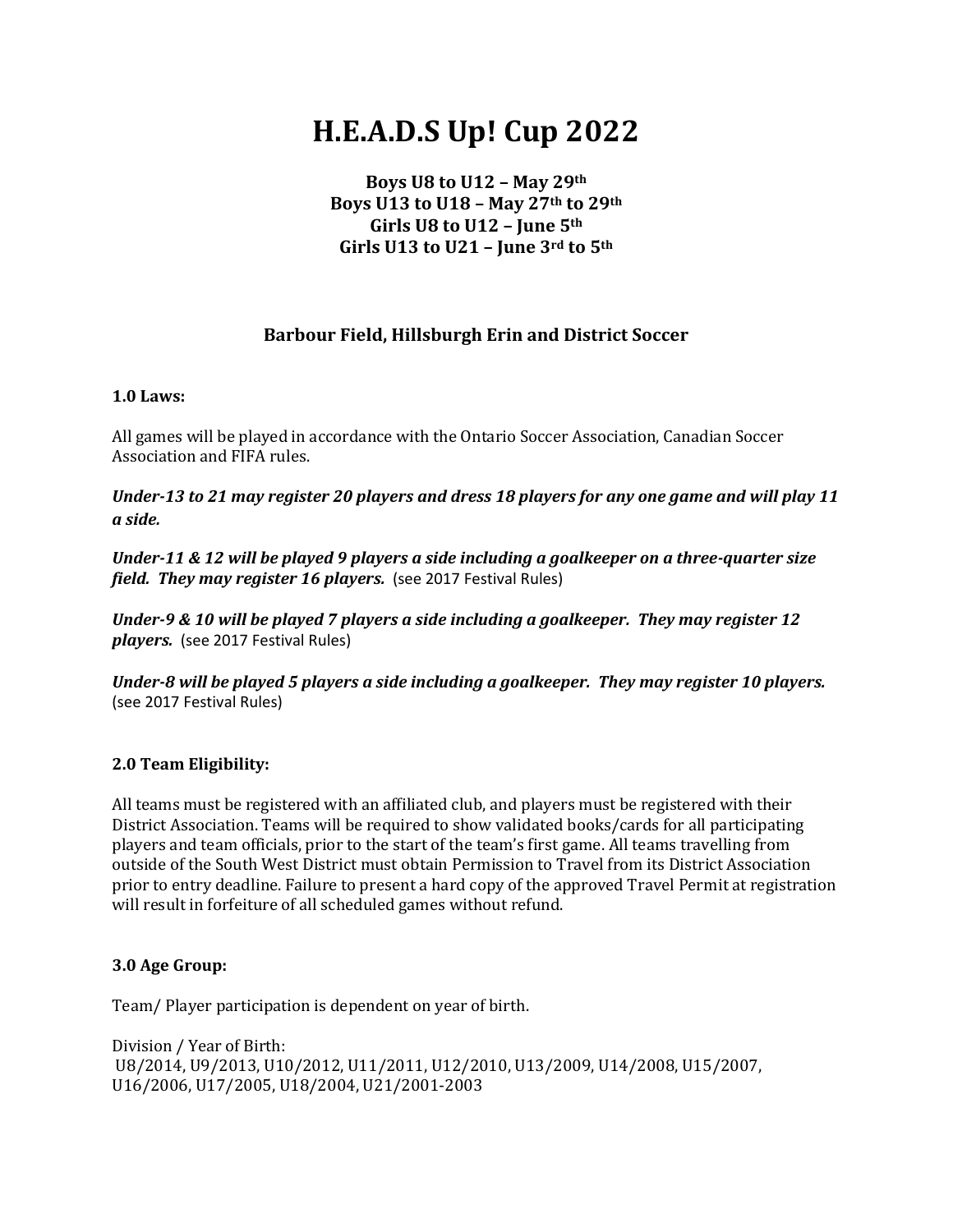Teams may use players that are registered with their club from an equal or lower age division. These players must be registered, and have their Player Registration Book/Card present and validated, prior to a team's first game. Players are only permitted to be rostered to one team within the same tournament. Tournament Director may combine age groups based on number of entries.

#### **4.0 Registration:**

Teams and all players are to register at Tournament Headquarters (Barbour Field), a minimum of 60 minutes prior to their first game. Registration will require completed Tournament Roster, all players/team officials books/cards, and Travel Permit (if required/not required if already confirmed receipt by Tournament Director). Teams failing to register by the deadline may, at the discretion of the Tournament Committee, be dismissed from the tournament, forfeiting all fees paid.

No alterations to the official roster are permitted, unless accompanied by the written approval of the Tournament Director.

**All teams need to bring a final copy of their roster to registration!** Regarding rostered players and call ups (quest players), all players must have stamped books/cards, no exceptions, and must be presented at registration, prior to the team's first game. Call ups (guest players) are not allowed for festival teams (U8 to U12). If you are using call ups, they must have books and a TEP, if they are from another club. You are allowed a max of 6 call ups (guest players). All 6 can be from the same club or you can use call ups from other club(s), to a max of 3 each, with TEPs. Call ups must be the same level or less competitive. Any call up must be indicated as a guest player on the roster form. Rosters are frozen once check-in is completed. No new players can be added or replaced after registration. Below, is the OSA ruling on call ups;

In the case of a Club's Youth Team,:

a) use up to three registered youth players from another youth team within the same Club as guest

players, providing that each player meets the age eligibility requirements of the tournament; and

b) use up to an additional three registered youth players from another youth team from any Club

(including its own Club) as guest players, providing that each player meets the age eligibility

requirements of the tournament.

#### **5.0 Substitutions:**

There is no limit to the number of substitutions during a game, but they are only permitted at a stoppage in and at the discretion of the referee. These stoppages are:

- Upon a goal being scored
- At a goal kick
- The beginning of each half
- Prior to the start of overtime
- Half-time in overtime
- An injured player at the referee's discretion
- Own teams throw in (piggy backing is permitted)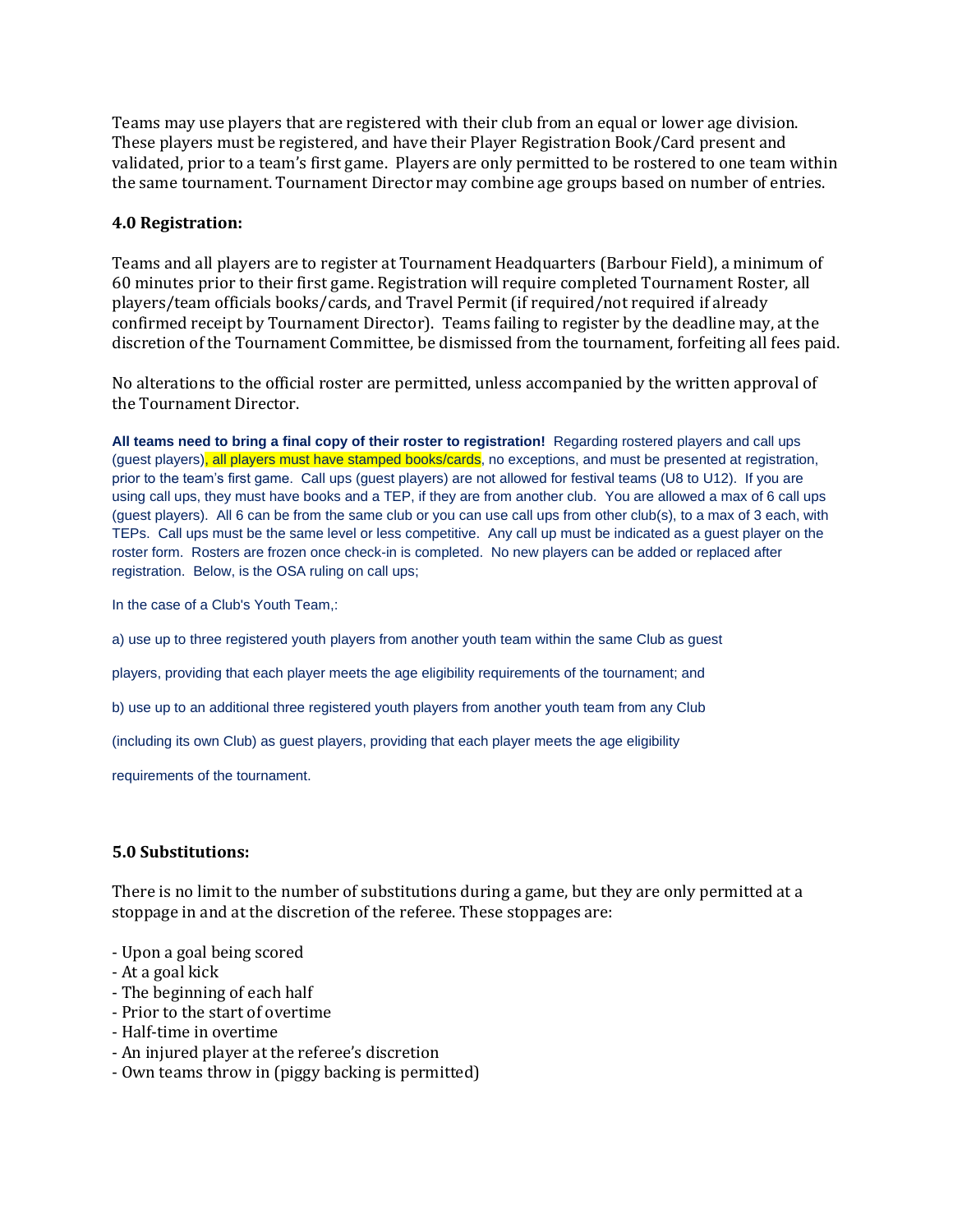#### **6.0 Game Sheets:**

All participating teams will have access to official tournament game sheets to print. These must be compiled, signed by the Head Coach, and provided to the referee a minimum of 5 minutes before the start of each game. The game sheets will be forwarded to the Field Convener at the end of the game, along with any discipline documentation.

#### **7.0 Discipline:**

All discipline shall be subject to the OSA Discipline Policies by Review/Hearing (DBR/DBH) and heard by the Tournament Discipline Committee (TDC) provided by SWRSA.

1. A player accumulating a 2nd caution in a game (red card) or a team official ordered from the field shall be subject to discipline under the DBR/ DBH system. The player or team official shall receive a suspension from the team's next scheduled game.

2. A player receiving two yellow cards during the tournament will be suspended from the next game.

3. Any player red-carded by the referee or coach ejected will be suspended from the next game. The Tournament Discipline Committee will review the referee report and the appropriate suspension (possible additions) will be rendered in accordance with Discipline Section 9 - Table 5-12 and Policy 14.0 (Standard Fees, Fines, Bonds, and Penalties) from the Ontario Soccer Association's Published Rules.

4. A player receiving two red cards during the tournament will be suspended from the tournament.

5. In the case of a Referee Assault, the accused is immediately suspended from soccer related activity until the case is heard by the appropriate District Association.

6. If a team official or player is ejected from their final game, the discipline report will be sent to their District Association for processing.

7. Tournament Discipline is done by DBR.

8. A DBR decision can be appealed, in Writing. under the following 4 appeals criteria, within 45 minutes of the end of the game in which the infraction occurred, and accompanied by a \$100.00 cash fee. This fee is refunded if the appeal is successful.

Appeals Criteria:

- New Facts (that did not exist when hearing was convened or could not be found via due diligence);

- Procedural Errors (exact errors with reference to the Published Rules)
- Incorrect Interpretation of the Published Rules (which rules and rationale); and/or

- Excessive Fee, Fine, Bond or Penalty (state why excessive).

#### *IN ACCORDANCE WITH FIFA RULES, NO PROTEST ON A REFEREE'S DECISION WILL BE ENTERTAINED.*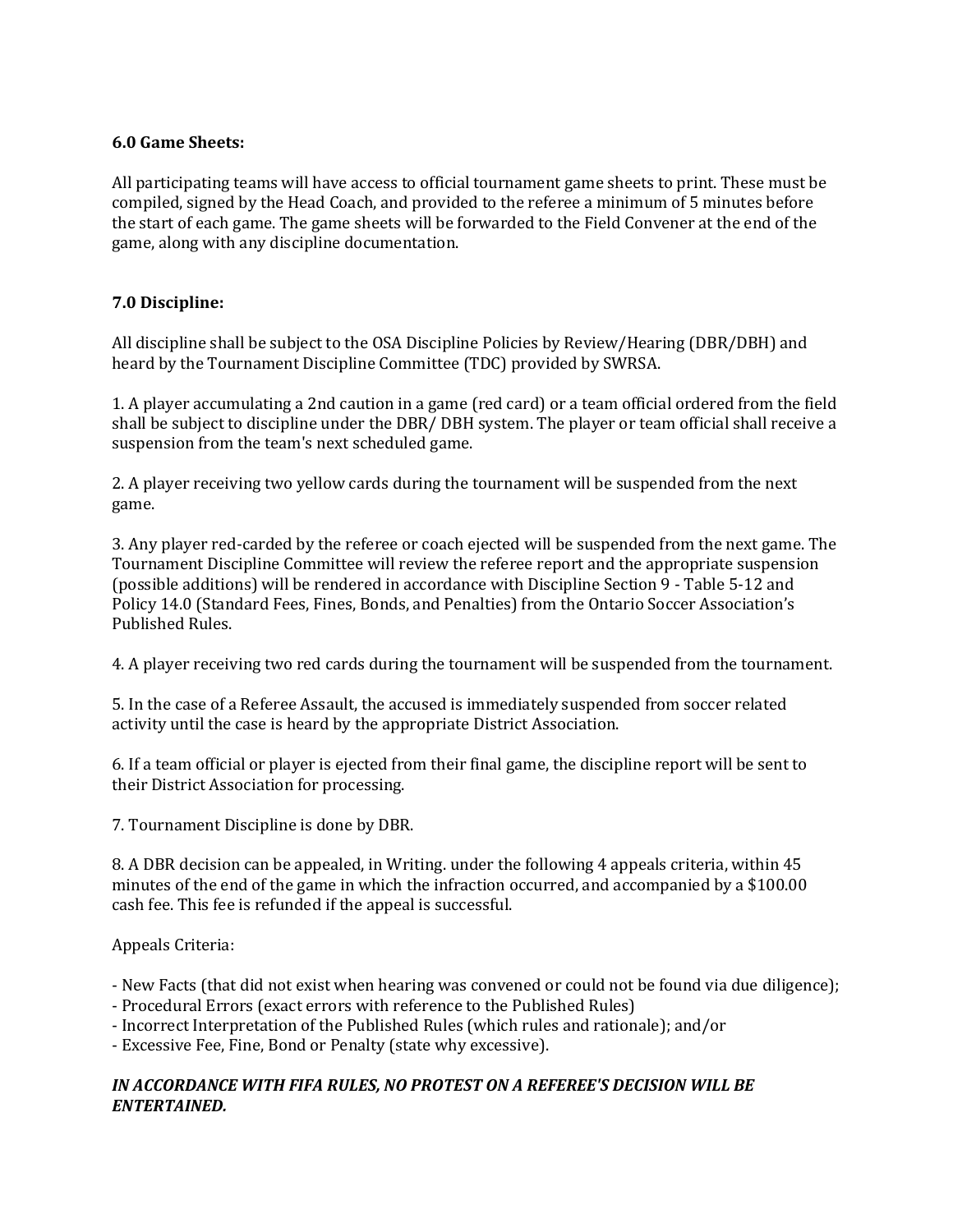#### **8.0 Game Durations:**

U13 – U21 Round Robin: 2 X 25 minute halves (ties/draws are recorded) / Elimination Games: 2 x 25 minute halves (Proceed to penalties if drawn after regulation playing time). Finals: 2 X 25 minute halves with 2 x 5 minute extra with Golden Goal (Proceed to penalties if drawn after extra time).

U8 -U12 Festival Games 2 X 20 minute maximum halves.

#### **9.0 Extraordinary Weather:**

In the event of severe Weather (e.g., continuous heavy rain, lightning, excessive heat), the Tournament Committee has the authority to change the duration of games or any other function of the tournament, including such things as the following:

a) Relocate and/or reschedule any games.

b) Reduce, by up to 50 per cent, the scheduled duration of any game (including playoffs).

c) Cancel any game in the preliminary round that has no bearing in deciding group winners.

d) A game is considered complete when 50 per cent or less of the playing time remained when the game was terminated by the referee.

e) In the event of total cancellation of the tournament, the tournament committee reserves the right to refund all or a portion of the registration fee.

#### **10.0 Scheduling:**

The finalized game schedule and groupings will be published a minimum of one week prior to the tournament. Schedules will be emailed to participating teams and uploaded onto the tournament web pages.

#### **11.0 Tie-breakers:**

In the event of a tie after Round Robin Play the following Tie Breaker Rules will apply:

- 1. Head to head (only used in 2 way tie]
- 2. Goals against
- 3. Goal difference
- 4. Goals for
- 5. Coin Flip or Tournament Director (based on best for tournament).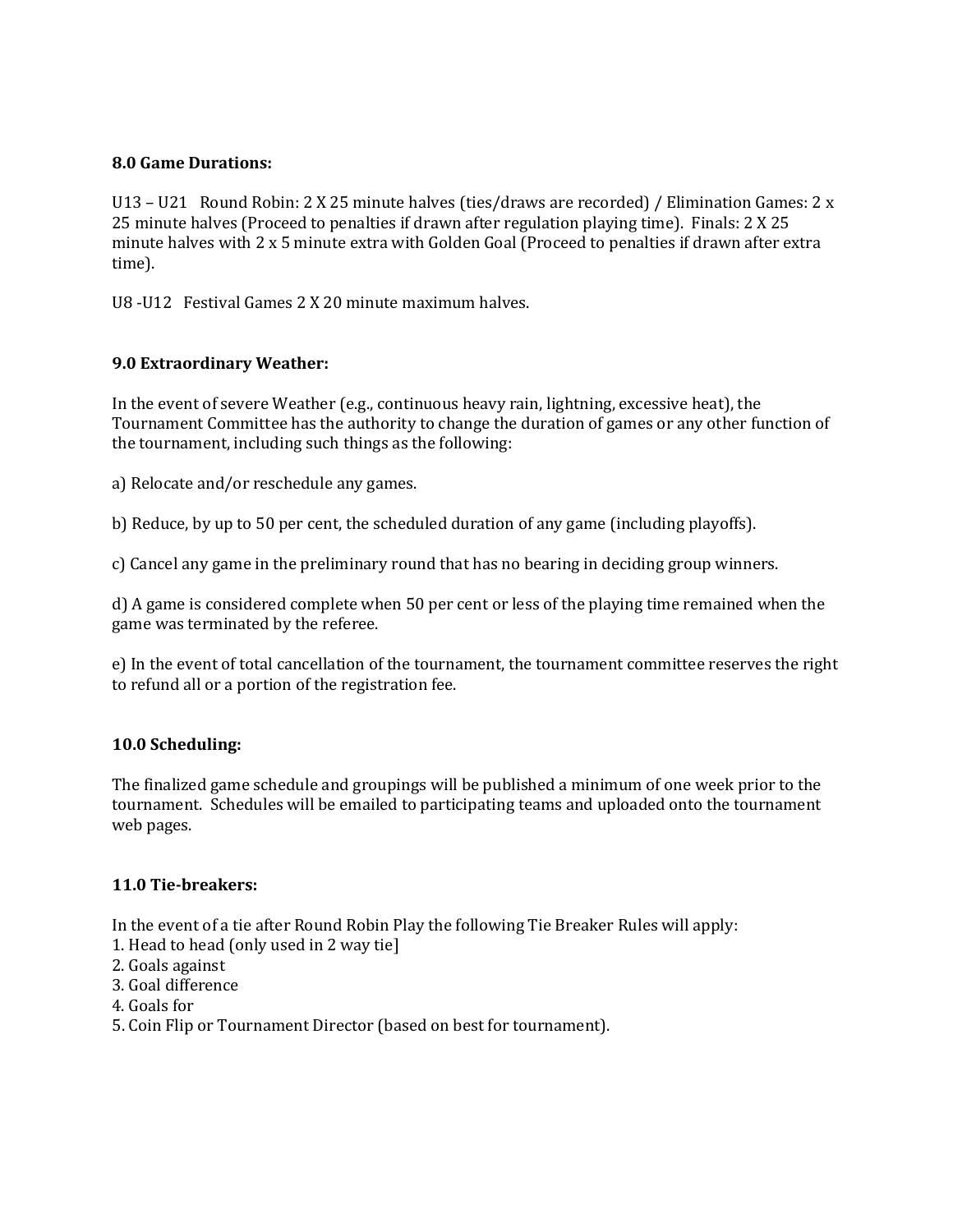#### **12.0 Extra-Time Rules:**

In the event of a tied final game, the following procedure will be used to determine the Winner:

- A) Two 5-minute periods of overtime with the Golden Goal rule applied.
- B) If still tied, penalty kicks as per FIFA (best of five penalty kicks).
- C) If still tied, alternating penalty kicks by the balance of the team until an outcome is decided.

#### **13.0 Failure to Show:**

A team shall be allowed a 10-minute period of grace after the scheduled kick-off time before it is considered that they have failed to show. A minimum of seven players for U13-U21, six players for U12, and a minimum of five players for u11 and younger, constitutes a team and the game will be started if a team has at least this number of players, even if it must play shorthanded against its opponent. The period of grace may be allowed only if there are less than the minimum players required.

#### **14.0 Forfeited Games:**

At the discretion of the Tournament Committee, teams that abandon a game, fails to show, or otherwise forfeit a game will be subject to a dismissal from the tournament and all entry fees and bonds forfeited without appeal. Furthermore, such action will be reported to the governing body of the team involved.

All opponents of a team who have forfeited a game will be awarded a win and three points in preliminary standings (score recorded as 2-0).

#### **15.0 Player Uniforms and Equipment:**

Players must wear a number on the back of their jersey. Each player on a team shall wear an individual number specific to them, and this must coincide with their name and number as shown on the game sheet. If colours clash, the home team must change.

The home team must also supply the game ball.

#### **16.0 Field Supervision:**

Persons acting in the capacity of Field Convenor reserve the right to check player books/cards before all games.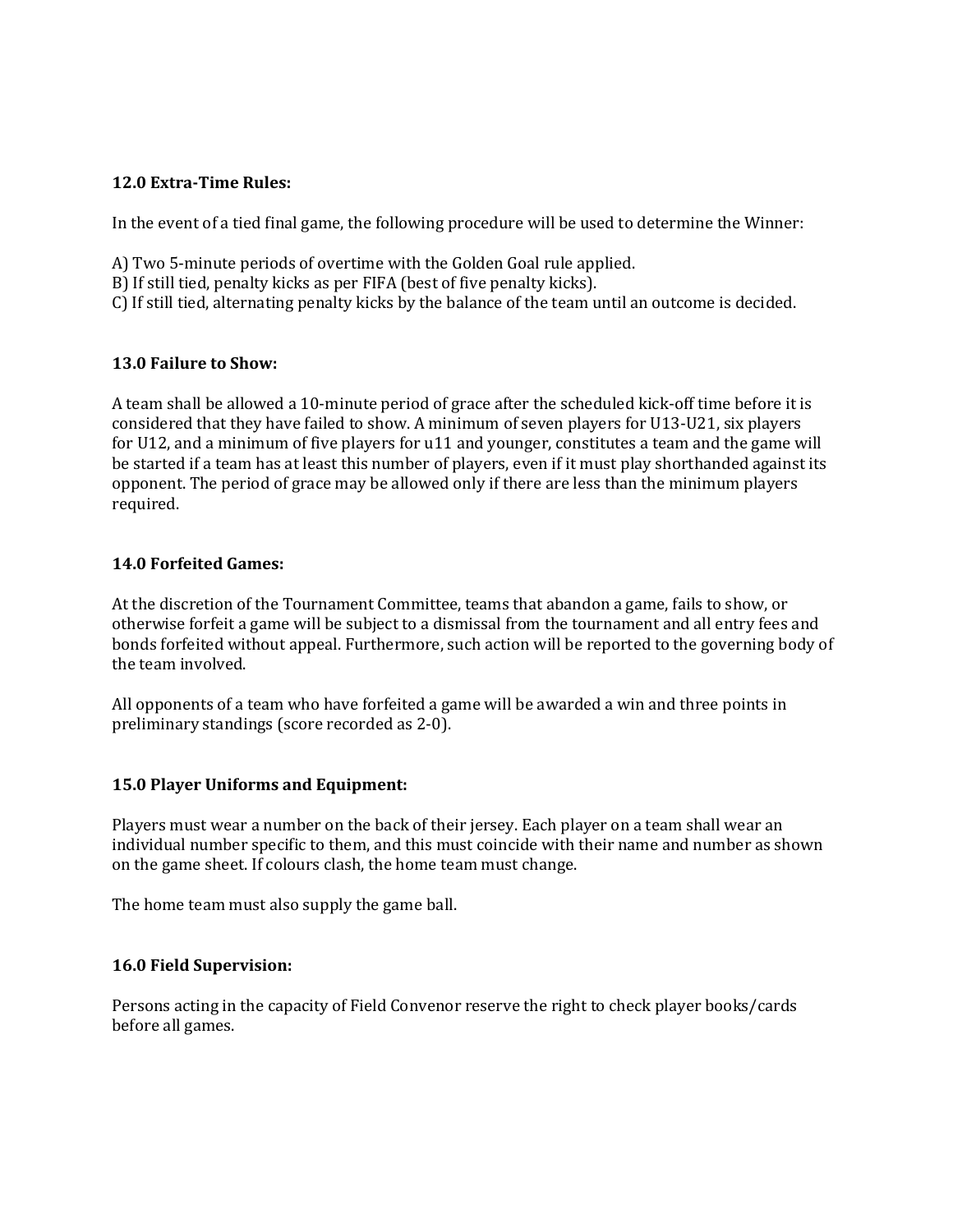# **2021 Festival Rules**

## **1. Laws of the Game**

All games shall be played in accordance with the laws of the game observed by the Ontario Soccer Association, the Canadian Soccer Association and F.I.F.A.

## **2. Team Eligibility**

a) All teams must be registered with their Provincial, State or National Association. b) When applying to take part in a Festival, each team must attach the Festival Application Form written proof of "Permission To Travel" duly authorized by its governing Association. c) Teams may only use players who are registered with them, except as otherwise stipulated.

## **3. Teams and Player Registration**

Teams and all players must be registered with the Festival Committee at Festival Headquarters on the prescribed date and time, unless otherwise approved by the Committee Executive. In any case, teams must be registered before their first game is played. Teams failing to register by the time required may, at the discretion of the Festival Committee, be dismissed from the tournament, forfeiting their entry fee and bond.

A player book/card with photograph, duly authorized by the District Registrar, State or National Registrar, shall be presented at Registration. In those soccer jurisdictions where such cards are not available, a team card displaying the photograph, name and birth date of every player will be accepted, provided it is approved by the governing body of the applicant team. A maximum of 3 guest players is permitted with the above specifications. Guest players must be identified at registration and must conform to OSA Pyramid of Play rules.

#### **4. Age**

Players must be born **on or after January 1** of the following years: U8-2014, U9-2013, U10-2012, U11-2011, U12-2010

#### **5. Format**

3.2 The festival shall consist of a series of games played under the following format: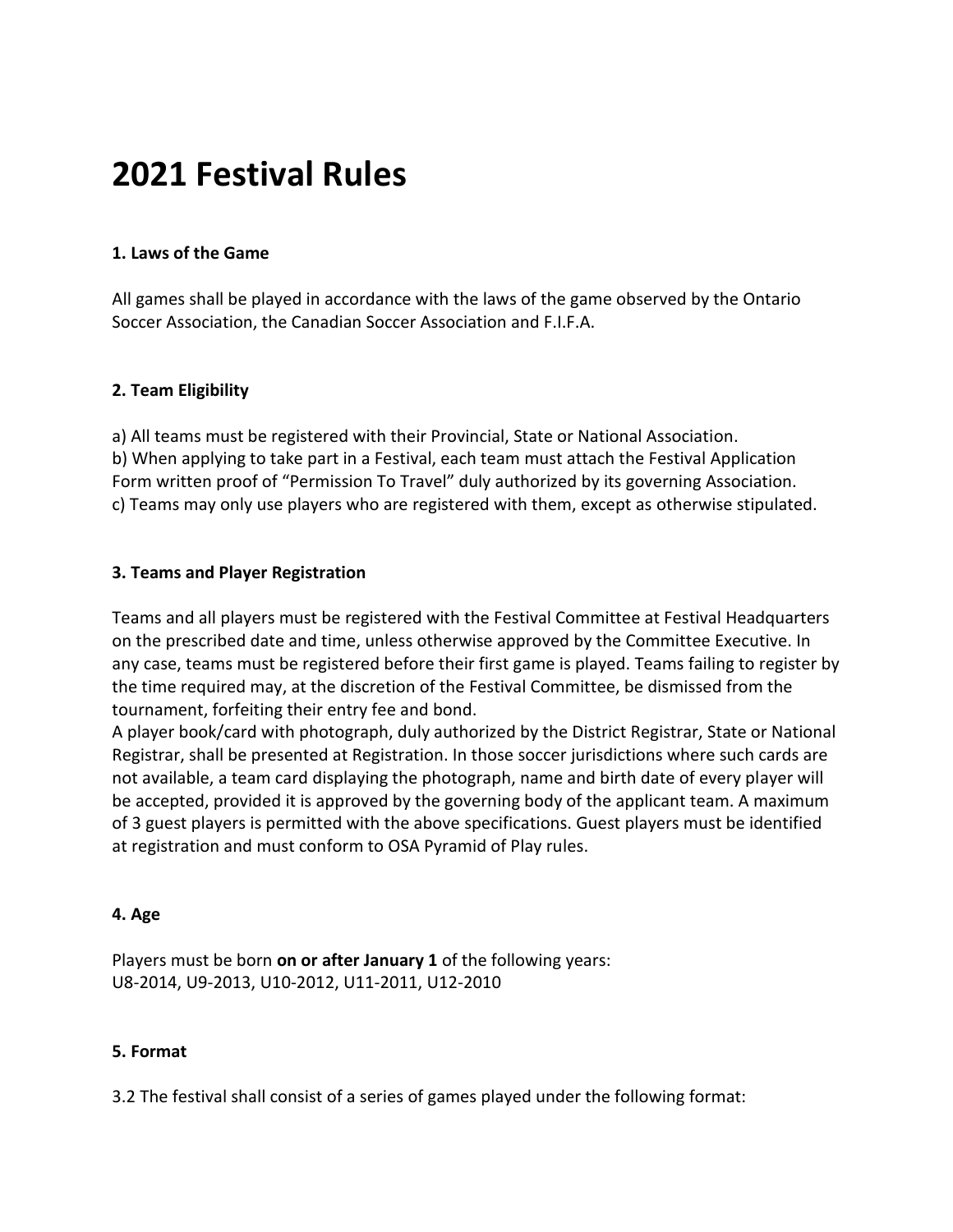a) A festival will be a one day event.

b) Played without the recording of scores and standings;

c) Which prohibits the trophies or awards with the exception of participation mementos.

Festivals will operate under rules in accordance with the relative Festival Checklist found in

#### **Appendix A.**

#### **Age Pass in / Throw in Offside Field Dimensions Ball Size**

U8 Pass In or dribble in, No Offside, 25 to 30m Width x 30 to 36 Length, ball 3 (or 4 super light) U9-U10 Pass In, No Offside, 30 to 36m Width x 40 to 55 Length, ball 4 (or 5 light) U11-U12 Throw-in, Offside, 42 to 55m Width x 60 to 75 Length, ball 4 (or 5 light)

#### **6. Substitutions**

a) There is no limit to the number of substitutions that may be made during a game.

b) U8-U12 Substitutions in Festivals games are unlimited at any stoppage (U8 can be on the fly).

#### **7. Rosters**

a) U8 Festival 5v5 (with maximum of 10 players, including GK)

b) U9-U10 Festival 7v7 (with maximum of 12 players, including GK)

c) U11–U12 Festival 9v9 (with maximum of 16 players, including GK)

#### **8. Duration of Games**

a) The following competitions shall not exceed the permitted time limit per day:

- i) U8 not to exceed 60 minutes per day
- ii) U9-U10 not to exceed 80 minutes per day

iii) U11-U12 not to exceed 80 minutes per day.

b) There must be a minimum of 1 game time between each game played by any team.

#### **Age Maximum Game Duration Recommended Half Length**

U8 40 Minutes 2x20 Minutes U9-U10 50 Minutes 2x25 Minutes U11-U12 70 Minutes 2x35 Minutes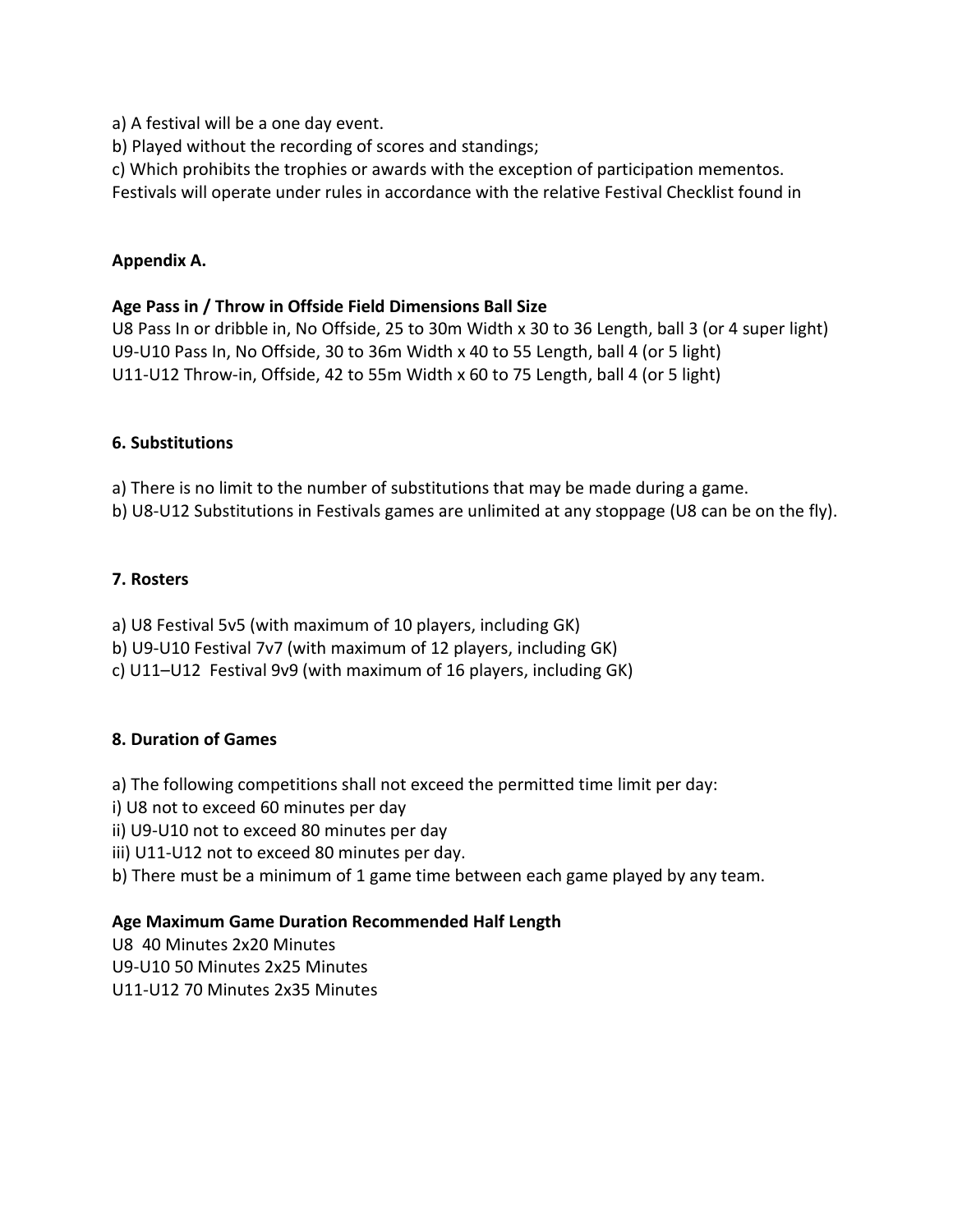### **9. Game Sheets and Referees' Reports**

All game sheets and referee reports must be returned to Festival Headquarters, by the Field Conveners, as soon as possible after the completion of a game. Game sheets must be signed by the referee and one official from each team. If a player or team official is ordered from the field by the referee for misconduct, or any player or team official is cautioned by the referee during the course of a game, it is essential the referee's report and game sheet be delivered to the Festival Headquarters within 1 hour after the end of the game.

## **10. DISCIPLINE POLICY**

## **TOURNAMENTS**

Revised: September 14, 2012

All discipline shall be subject to the OSA Discipline Policies by Review (DBR) and heard by the Festival Discipline Committee (FDC) provided by SWRSA.

1. A player accumulating a 2nd caution in a game (red card) or a team official ordered from the field shall be subject to discipline under the DBR system. The player or team official shall receive a suspension from the team's next scheduled game.

2. A player receiving two yellow cards during the festival will be suspended from the next game.

3. Any player red-carded by the referee or coach ejected will be suspended from the next game. The FDC will review the referee report and the appropriate suspension will be rendered in accordance with Discipline Section 9 –Tables 5 -12 & Policy 14.0 (Standard Fees, Fines, Bonds, and Penalties) for the Ontario Soccer Association's Published Rules.

4. A player receiving two red cards during the Festival will be suspended from the Festival. 5. In the case of a Referee Assault, the accused is immediately suspended from all soccer related activity until the case is heard by the appropriate District Association.

6. If a team official or player is ejected from the final game, the discipline report will be sent to their District Association for processing.

7. Festival Discipline is done by DBR.

8. A DBR decision can be appealed, in writing, under the following 4 appeals criteria, within 45 minutes after a Decision has been rendered, and accompanied by a \$100.00 cash fee. This fee is refunded if the appeal is successful.

Appeals Criteria:

New Facts (that did not exist when hearing was convened or could not be found via due diligence);

Procedural Errors (exact errors with reference to the Published Rules);

 $\cdot$  Incorrect Interpretation of the Published Rules (which rules and rationale); and/or

Excessive Fee, Fine, Bond or Penalty (state why excessive).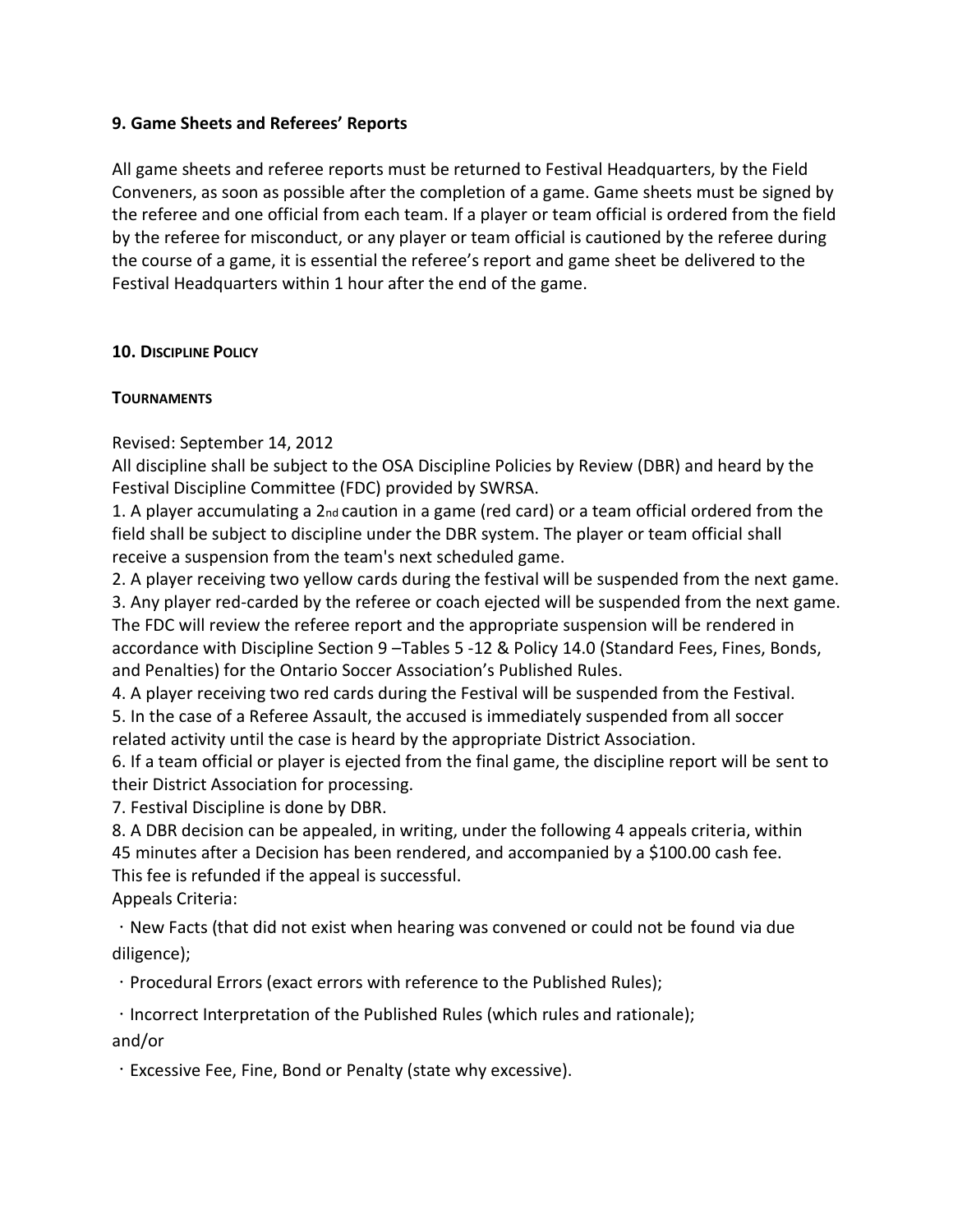## **IN ACCORDANCE WITH FIFA RULES, NO PROTEST ON A REFEREE'S DECISION WILL BE ENTERTAINED.**

## **12. Extraordinary Weather**

In the event of severe weather (e.g., continuous heavy rain, lightning, excessive heat), the Festival Committee has the authority to change the duration of games or any other function of the festival, including such things as the following:

a) Relocate and/or reschedule any games.

b) Reduce, by up to 50 per cent, the scheduled duration of any game.

c) Cancel any game.

d) A game is considered complete when 50 per cent or less of the playing time remained when the game was terminated by the referee.

e) In the event of total cancellation of the festival, the festival committee reserves the right to refund a portion of the registration fee.

## **13. Scheduling**

Scheduling and refereeing are the responsibility of the Festival Host. Schedules will be posted a minimum of ONE week prior to the Festival on the host's website.

## **14. Failure to Show**

A team shall be allowed a 15-minute period of grace after the scheduled kick-off time before it is considered that they have failed to show.

## **15. Abandonment Games**

The Festival Committee will review the circumstances of any team that abandons (quits) a game before it is completed and decides whether or not the team shall forfeit the game.

## **16. Forfeited Games**

At the discretion of the Festival Committee, teams that abandoned (quit) a game, fail to show, or otherwise forfeit a game will be subject to a dismissal from the Festival and all entry fees and bonds forfeited without appeal. Furthermore, such action will be reported to the governing body of the team involved.